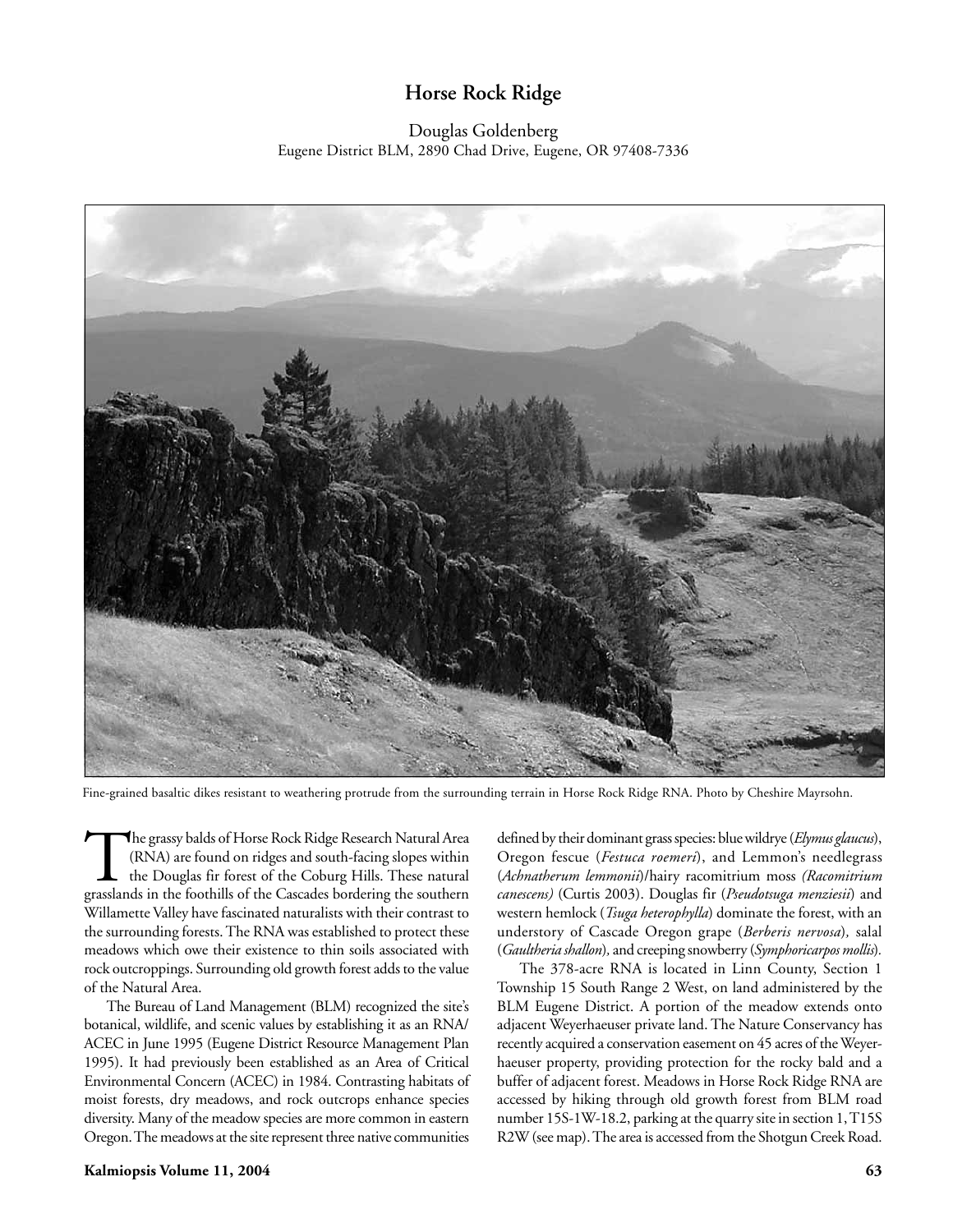#### **Plant Communities**

With 83 acres of openings, Horse Rock Ridge ranks among the largest grass balds in the western Cascades. In addition to grassy openings, the RNA protects forest and rock outcrop communities.

Many species occur in the meadows that are more typical of eastern Oregon, such as prairie junegrass (*Koeleria macrantha*), Sandberg bluegrass (*Poa secunda*) eyelash flower (*Blepharipappus scaber*), and deltoid balsamroot (*Balsamorhiza deltoidea*). Of the three meadow types, the Oregon fescue community occurs on the deepest soils. It is found in moist concave areas, where the soil eroding from surrounding areas was deposited. The blue wildrye community grows on somewhat shallower soils, and is the most widespread type. Lemmon's needlegrass*/Racomitrium canescens* communities occupy the shallowest, gravelly soils and rock outcrops. *Racomitrium* is a bryophyte common on rocky sites; the other species are native grasses.California oatgrass (*Danthonia californica*), prairie junegrass, and Sandberg bluegrass are also common native grasses in the meadows. Vernal pools, seeps, and springs in open areas support common monkeyflower (*Mimulus guttatus*), Nuttall's quillwort (*Isoetes nuttallii*), and Kellogg's rush (*Juncus kelloggii*). The pools are quite small, less than 7 feet in diameter. A succession



Abrupt changes in soil depth create a sharp edge between old growth forest and grass bald. Photo by Cheshire Mayrsohn.



Map of Horse Rock Ridge.

of wildflowers begins in late April and runs through mid-July. Notable wildflowers include deltoid balsamroot, eyelash flower, hyacinth brodiaea (*Triteleia hyacinthina*), *Clarkia, Collinsia,* Menzies' larkspur (*Delphinium menziesii*), dwarf mountain fleabane (*Erigeron compositus* var. *glabratus*), barestem buckwheat (*Eriogonum nudum*), Oregon sunshine (*Eriophyllum lanatum*), common blue cup (*Githopsis specularioides*), spring gold (*Lomatium utriculatum*), and dwarf lupine (*Lupinus lepidus*).

Rock outcrops support a great diversity of lichens and bryophytes, including species of *Racomitrium* and *Umbilicaria*. In addition, rock outcrops provide habitat for a variety of vascular plants: American parsley fern (*Cryptogramma crispa*), gold back fern (*Pentagramma triangularis*), licorice fern (*Polypodium glycyrrhiza*), *Saxifraga*, *Sedum*, and Wallace's spikemoss (*Selaginella wallacei*).

A fringe of bristly manzanita (*Arctostaphylos columbiana*) occurs at the transition where the forest meets the grassland. It is often joined by Oregon white oak (*Quercus garryana*) and Pacific madrone (*Arbutus menziesii*). The forest/meadow ecotone appears to be relatively stable, as it generally consists of old trees, although a few younger trees are invading the meadows. Trees appear unable to grow in the driest, rockiest areas. Shrubs common in the ecotonal area include oceanspray (*Holodiscus discolor*), tall Oregon grape (*Berberis aquifolium*), poison oak (*Toxicodendron diversilobum*)*,* and serviceberry (*Amelanchier alnifolia*).

About 293 acres are forested by stands of Douglas fir, bigleaf maple (*Acer macrophyllum*), western hemlock and western red cedar (*Thuja plicata*), with hemlock and cedar mostly on the north-facing slopes*.* The dense understory of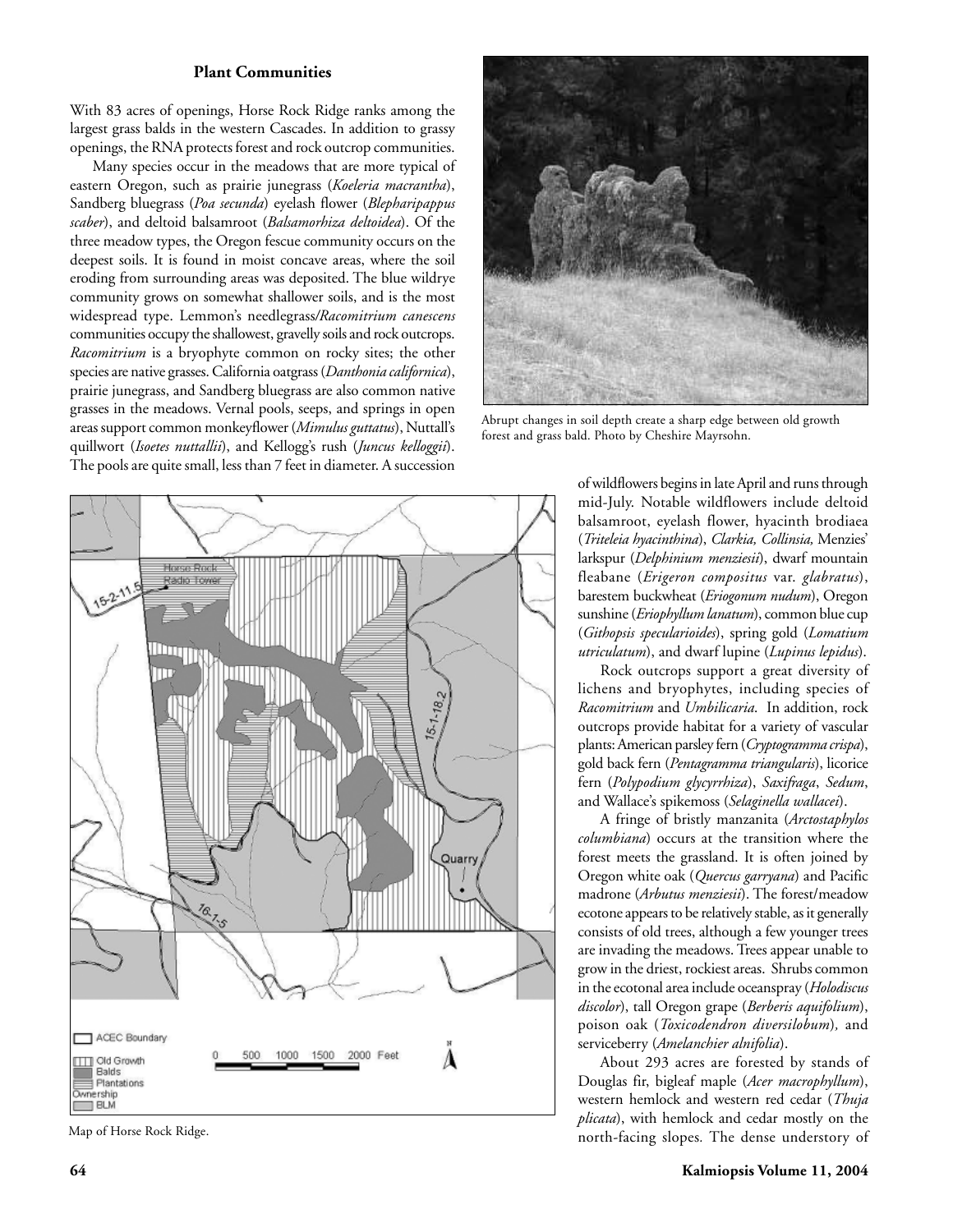shrubs and ferns includes salal, Cascade Oregon grape, creeping snowberry, and western swordfern (*Polystichum munitum*). Old growth Douglas fir, probably to 300 years old, reaches 150 feet tall and 5 feet in diameter. Wind-thrown trees that extend into the southern edges of some meadows are thought to date from the 1962 Columbus Day Storm. Where wind-thrown trees were accessible, they were salvaged by logging soon after the storms. Areas clearcut within the RNA prior to its establishment, about 100 acres, are now densely stocked with trees 8 inches in diameter, 28 to 38 years old. The old growth preserved by the RNA is isolated from other old growth stands because the private land surrounding the RNA was clearcut relatively recently. Over the past century, most of the forest land has been harvested in the Coburg Hills, where the pattern of ownership forms a checkerboard of private, federal, and state ownership.



In the foreground, bristly manzanita (*Arctostaphylos columbiana*) softens the ecotone between forest and grassland; in the background, a view to the east of the Coburg Hills. Photo by Cheshire Mayrsohn.

#### **Rare Species**

Four species located at the RNA are considered

locally or regionally rare. Eyelash flower and common blue cup grow as widely scattered individuals in the meadows and rocky areas. These species are on the Lane County list C, meaning that they are of interest in Lane County for tracking or review purposes. (Although the RNA is in Linn County, it borders Lane County; hence the Lane County list was used to assess locally rare species). These two species are more common in eastern Oregon. The Lane County List of Rare and Endangered Vascular Plants, prepared by the Emerald Chapter of the Native Plant Society, indicates that these species are of limited occurrence in the county, and could be threatened by off road vehicle use. Eyelash flower is a small annual (to 16 inches) in the Asteraceae, with white flowers to ¾ inch across. The annual Campanulaceae, common blue cup, also grows to 16 inches tall, and has deep blue funnel shaped flowers that are about ½ inch long.

Vernally wet seeps or small pools within the balds support Kellogg's rush, a BLM Tracking species, Oregon Natural Heritage Program list 3. It is a small annual species, only 2 inches tall. It has thin stems topped by a small inflorescence, and basal, acicular leaves. Discovered in 1992, the few populations scattered across the RNA are small, most comprising fewer than 50 individuals each.

The crustose lichen *Lecidea dolodes* that grows on the trunks of open grown Douglas fir is currently a BLM Tracking species, and on the Oregon Natural Heritage Program list 3.



Meadows, rock outcrops, and forests form a mosaic in Horse Rock Ridge RNA. Photo by Cheshire Mayrsohn.

#### **Geology and Soils**

The Coburg Hills are a western extension of the Cascade foothills that rise from the east side of the Willamette Valley, bounded by the Calapooia River Valley on the north, and the Mohawk River Valley on the southeast. A main ridge divides the RNA so that about two thirds of the area, including the balds, faces southwest, while the rest faces northwest. Much of the RNA is steep and rocky, with elevations ranging from 1550 to 2864 feet.

The rocks consist of basalt and basaltic andesite dating from the Oligocene and early Miocene, about 24 million years ago. Vesicles formed by gases trapped in the lava were later filled by quartz and zeolite precipitated from water. Basalt with this feature is known as amygdaloidal. The amygdales can be found eroded from rock in the RNA. The prominent elongate rock outcrops in the RNA are the result of dikes of fine-grained basalt that formed in cracks in the amygdaloidal basalt. These dikes are more resistant to erosion than the surrounding rocks.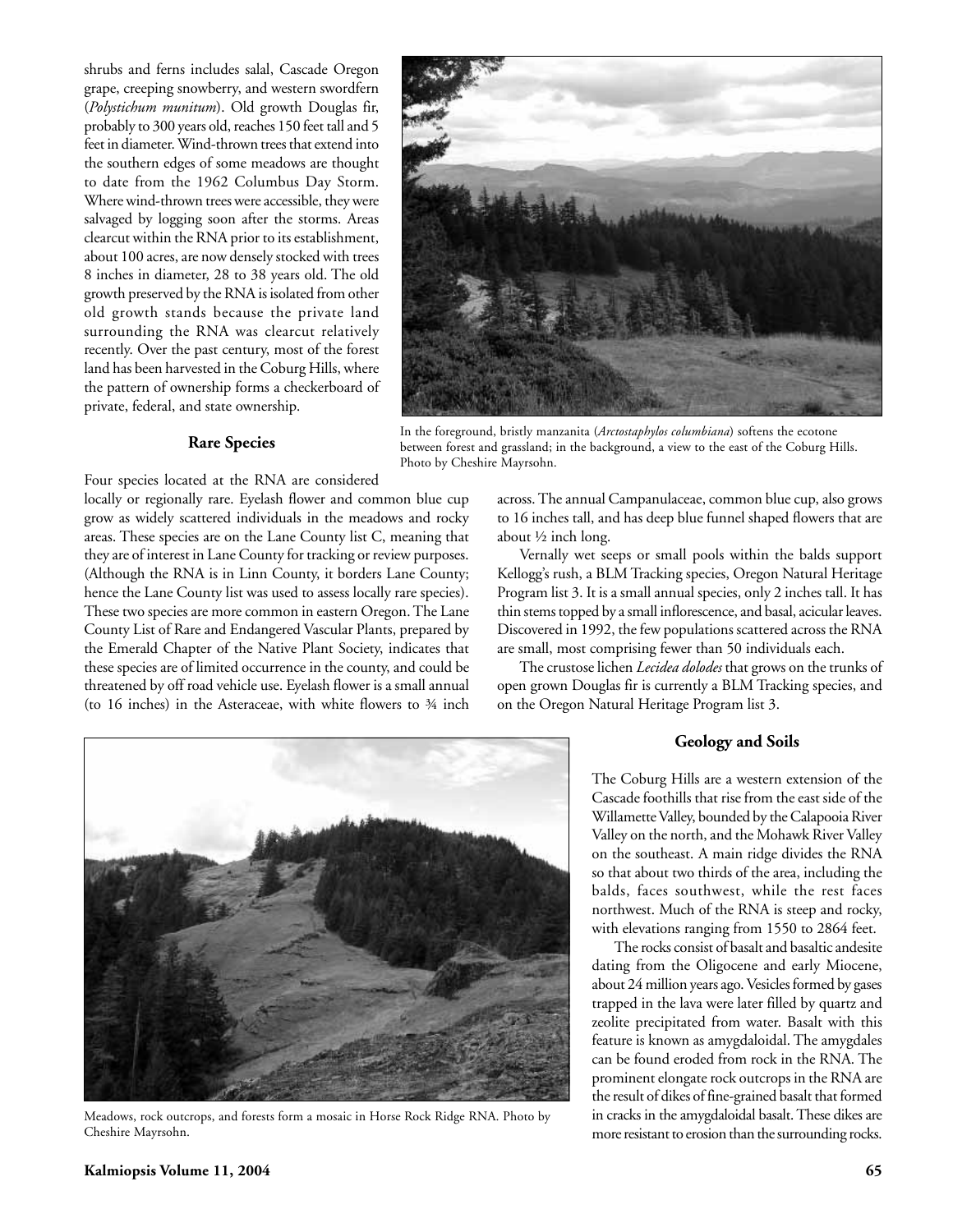

Erosion-resistant basalt dikes provide habitat for a variety of lichens, bryophytes, ferns, and native grasses. Photo by Cheshire Mayrsohn.

times with cubs, has been sighted over a series of years. Sandhill cranes can be very numerous overhead during their migrations; they migrate along the foothills rather than over the central Willamette Valley. A spotted owl occurs within a mile of the RNA, which is within foraging range of the owl. Golden eagles have been reported near the RNA. It is likely that many other wildlife species use or travel through this area.

#### **Human History**

Native Americans of the Kalapuya tribes are thought to have frequented this site for vision quests, as high ridges with a view were generally preferred for these activities.

The meadow area is thought to have been heavily grazed by sheep early in the  $20<sup>th</sup>$  century, but no grazing has occurred since at least the early 1960s. Evidence of grazing includes the abundance of introduced grasses, such as hedgehog dogtailgrass (*Cynosurus echinatus*), European silver hairgrass (*Aira caryophyllea*), soft brome (*Bromus hordeaceus*), ripgut brome (*B. rigidus*), and medusahead wildrye (*Taeniatherum caput-medusae*). Thirty-four introduced species have invaded the RNA, including the state-listed noxious weeds bull thistle (*Cirsium vulgare*), tansy ragwort (*Senecio jacobaea*), and St. John's wort (*Hypericum perforatum*). Much of the area previously occupied by a blue wildrye community is now dominated by introduced annual grasses. There have been no attempts to control non-native species in the RNA.

As mentioned previously, evidence of harvest activities are visible in portions of the RNA that were clearcut and replanted between 1960 and 1982. A trail created by hikers along the ridge receives occasional use. The RNA has been the destination for botany field

In the open areas, soils consist of rock outcrop and entisols, which are relatively young, poorly developed soils (i.e., lack well-defined diagnostic horizons). These entisols are shallow, generally 7 to 14 inches deep (up to 3 feet in partially forested areas), and contain a high proportion of gravel and cobble. In the forested area, most of the soils are in the Kinney Series (Curtis 2003). These soils derive from tuffaceous colluvium and consist of a 15-inch surface layer of cobbly loam over a subsoil of about 20 inches of cobbly clay loam. Depth to bedrock averages 4.5 feet.

## **Wildlife**

Few wildlife surveys have occurred in the area, but a resident black bear, some-



A hiking trail follows the prominent ridge that runs northwest-southeast across the RNA. Photo by Cheshire Mayrsohn.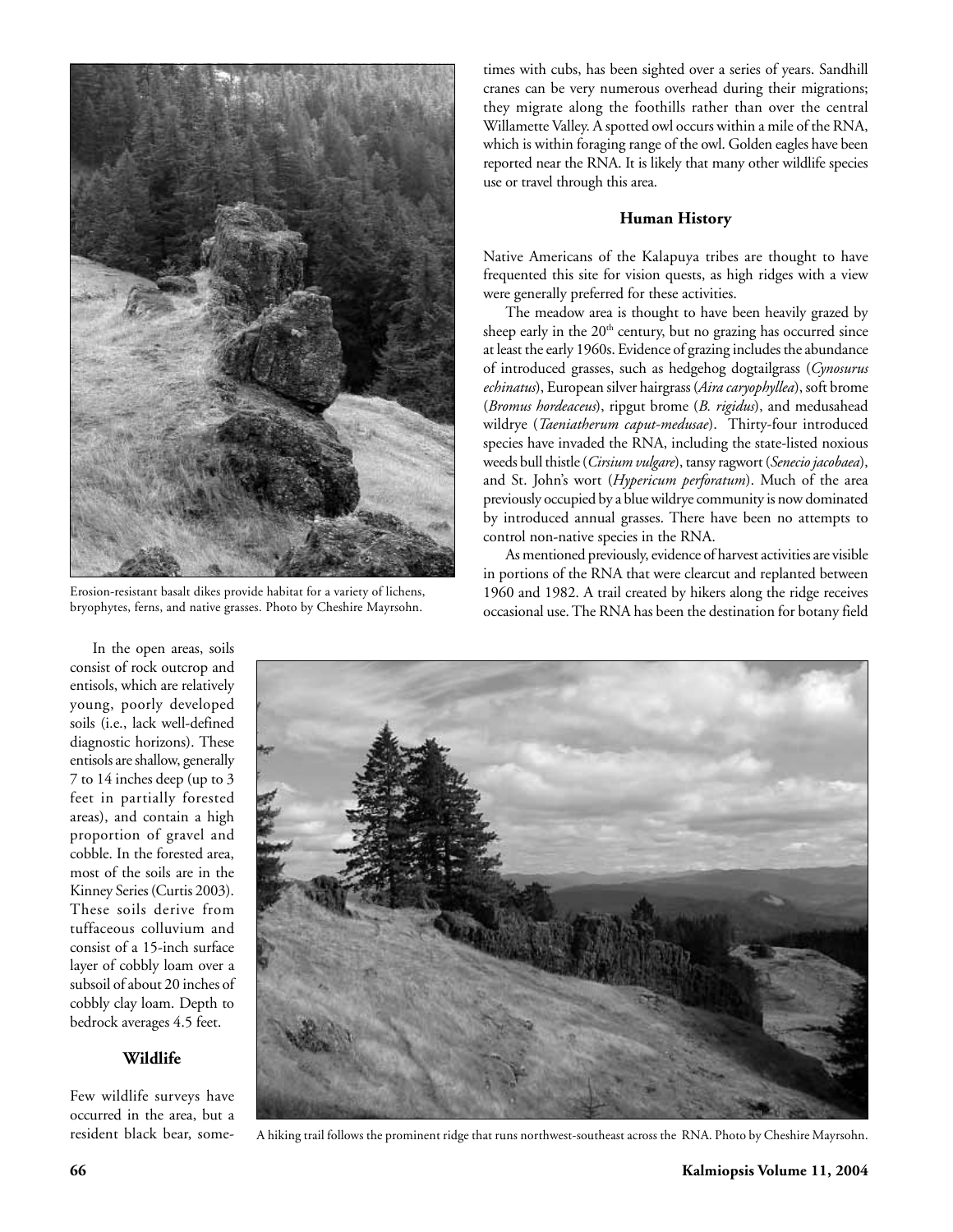trips by individuals and classes since the 1970s. A radio tower complex sits atop Horse Rock, in a young forest plantation, on land leased to the Bonneville Power Administration in the northwest corner of the RNA. In 2000, the BLM established permanent transects across the meadow/forest ecotone to monitor vegetation changes. Air quality is also being monitored by chemical analysis of lichens in the area.

# **Acknowledgments**

Additional information was provided by Nancy Wogen and Cheshire Mayrsohn, botanists with the Eugene District BLM. The vascular plant list was compiled by Cheshire Mayrsohn, Nancy Wogen, Alan B. Curtis, John Christy, Peter Zika, Reid Schuller, and Bruce Newhouse. Dr. Bruce McCune compiled the lichen lists. John Christy and Bruce Newhouse compiled the bryophyte lists. All photographs are by Cheshire Mayrsohn.

## **References**

- Curtis AB. 2003. Horse Rock Ridge Research Natural Area: Guidebook Supplement 27. Portland (OR): USDA Forest Service Gen Tech Rep PNW-GTR-571. 30 p.
- Vander Schaaf D. 1993. Horse Rock Ridge RNA/ACEC Management Plan (Draft). Unpublished document on file at BLM Eugene District office.

# **Vascular Plant Species List**

Nomenclature for the vascular plants follows the Oregon Flora Project checklist. Names of taxa native to Oregon are printed in italic *Garamond*; alien taxa are in italic *Gill Sans*, a sans-serif type. Lists for nonvascular plants, fungi and lichens are available on the NPSO website, http://www.npsoregon.org/lists/plantlists/ horse\_rock\_ridge.htm

# **FERNS AND THEIR ALLIES**

**DENNSTAEDTIACEAE (Bracken Family)** *Pteridium aquilinum* (L.) Kuhn var. *pubescens* Underw. (western brackenfern) **DRYOPTERIDACEAE (Wood Fern Family)** *Athyrium filix-femina* (L.) Mert. (lady fern) *Cystopteris fragilis* (L.) Bernh. (brittle fern) *Polystichum munitum* (Kaulfuss) K. Presl (western swordfern) **ISOETACEAE (Quillwort Family)** *Isoetes nuttallii* A. Br. (Nuttall's quillwort) **POLYPODIACEAE (Polypody Family)** *Polypodium glycyrrhiza* D.C. Eaton (licorice fern) **PTERIDACEAE (Brake Family)** *Adiantum aleuticum* (Rupr.) C.A. Paris (Aleutian maidenhair) *Aspidotis densa* (Brack.) Lellinger (podfern) *Cheilanthes gracillima* D.C. Eaton (lace lipfern) *Cryptogramma acrostichoides* R. Br. (American parsley fern) *Pentagramma triangularis* (Kaulf.) Yatsk., Windham, E. Wollenw. (gold back fern) **SELAGINELLACEAE (Spike-moss Family)** *Selaginella wallacei* Hieron. (Wallace's spikemoss)

#### **GYMNOSPERMS**

**CUPRESSACEAE (Cypress Family)** *Calocedrus decurrens* (Torr.) Florin (incense cedar) *Thuja plicata* D. Don (western red cedar) **PINACEAE (Pine Family)** *Pseudotsuga menziesii* (Mirbel) Franco var. *menziesii* (Douglas fir) *Tsuga heterophylla* (Raf.) Sarg. (western hemlock) **TAXACEAE (Yew Family)** *Taxus brevifolia* Nutt. (Pacific yew)

# **DICOTYLEDONS**

**ACERACEAE (Maple Family)** *Acer macrophyllum* Pursh (bigleaf maple) *Acer circinatum* Pursh (vine maple) *Acer glabrum* Torr. var. *douglasii* (Hook.) Dippel (Douglas maple) **ANACARDIACEAE (Family)** *Toxicodendron diversilobum* (Torr. & A. Gray) Greene (poison oak) **APIACEAE (Carrot Family)** *Daucus pusillus* Michx. (American wild carrot) *Lomatium utriculatum* (Nutt.) J.M. Coult. & Rose (spring gold) *Osmorhiza berteroi* DC. (mountain sweet cicely) *Perideridia montana* (Blank.) Dorn (Gairdner's yampah) *Sanicula bipinnatifida* Douglas ex Hook. (purple snakeroot) *Sanicula crassicaulis* Poepp. (Pacific snakeroot) **APOCYNACEAE (Dogbane Family)** *Apocynum androsaemifolium* L. (spreading dogbane) **ASTERACEAE (Sunflower Family)** *Achillea millefolium* L. (common yarrow) *Adenocaulon bicolor* Hook. (pathfinder) *Anisocarpus madioides* Nutt. (woodland tarweed) *Balsamorhiza deltoidea* Nutt. (deltoid balsamroot) *Blepharipappus scaber* Hook. (eyelash flower) *Cirsium vulgare* (Savi) Ten. (bull thistle) *Erigeron compositus* Pursh var. *glabratus* Macoun (dwarf mountain fleabane) *Eriophyllum lanatum* (Pursh) J. Forbes (Oregon sunshine) *Gnaphalium palustre* Nutt. (lowland cudweed) *Hemizonella minima* (A. Gray) A. Gray (least tarweed) *Hieracium albiflorum* Hook. (white flowered hawkweed) *Hypochaeris glabra* L. (smooth cat's ear) *Hypochaeris radicata* L. (rough cat's ear) *Lactuca muralis* (L.) Fresen. (wall lettuce) *Leontodon hirtus* L. (rough hawkbit) *Leucanthemum vulgare* Lam. (oxeye daisy) *Madia exigua* (Sm.) A. Gray (little tarweed) *Madia gracilis* (Sm.) D.D. Keck (slender tarweed) *Senecio integerrimus* Nutt. var. *exaltatus* (Nutt.) Cronquist (tall western groundsel) *Senecio jacobaea* L. (tansy ragwort) *Sonchus asper* (L.) Hill (prickly sowthistle) *Taraxacum officinale* Weber ex F.H. Wigg. (common dandelion) **BERBERIDACEAE (Oregon-grape Family)** *Achlys triphylla* (Sm.) DC. (vanillaleaf) *Berberis aquifolium* Pursh (tall Oregon grape) *Berberis nervosa* Pursh (Cascade Oregon grape) **BETULACEAE (Birch Family)** *Alnus rubra* Bong. (red alder)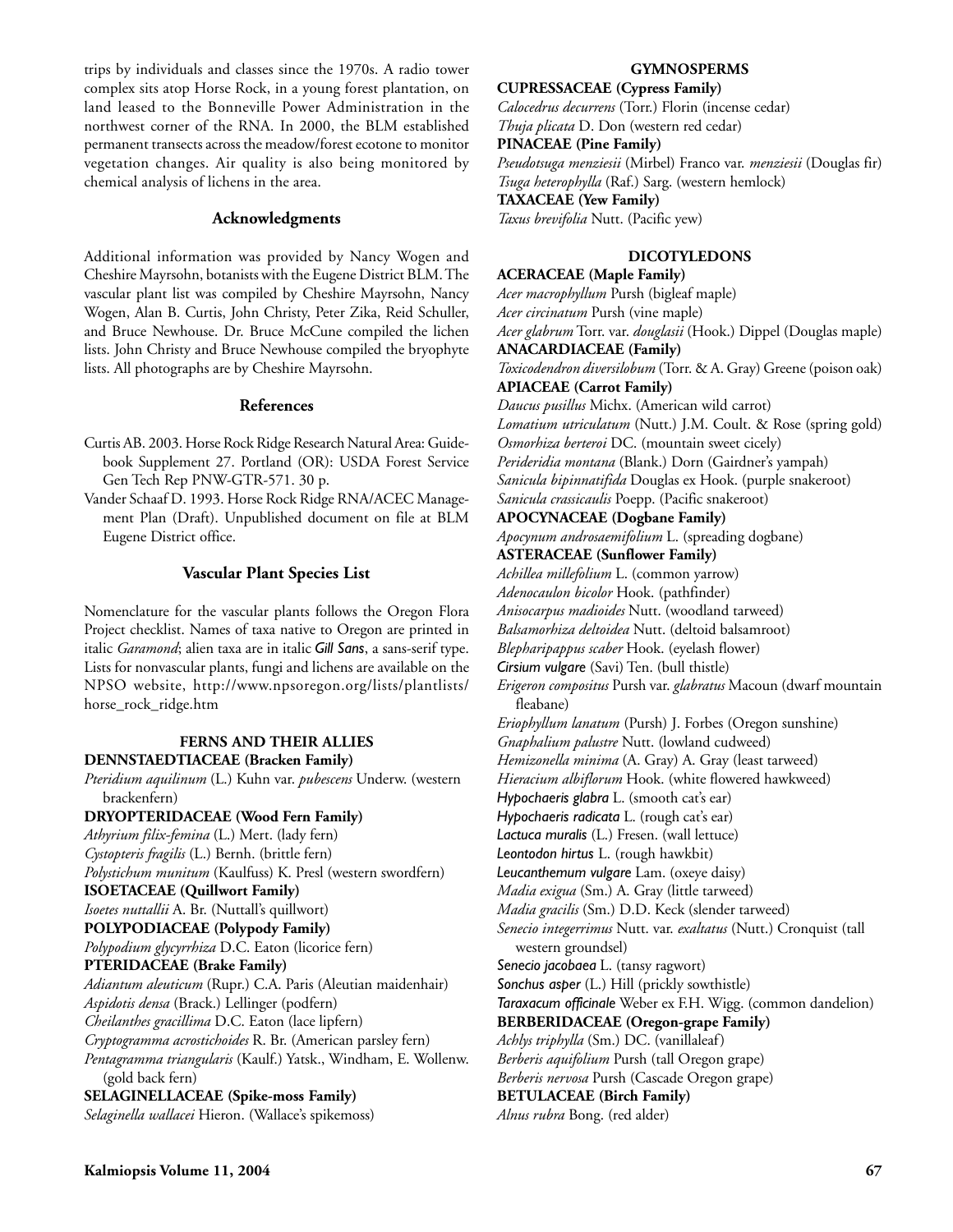*Corylus cornuta* Marshall var. *californica* (A. DC.) W.M. Sharp (California hazelnut) **BORAGINACEAE (Borage Family)** *Cryptantha intermedia* (A. Gray) Greene (common cryptantha) *Myosotis discolor* Pers. (yellow and blue scorpion grass) *Plagiobothrys scouleri* (Hook. & Arn.) I.M. Johnst. var. *scouleri* (Scouler's popcorn flower) **BRASSICACEAE (Mustard Family)** *Arabis glabra* (L.) Bernh. (tower mustard) *Athysanus pusillus* (Hook.) Greene (sandweed) *Barbarea orthoceras* Ledeb. (American wintercress) *Brassica rapa* L. (field mustard) *Cardamine oligosperma* Nutt. (little western bittercress) *Cardamine pulcherrima* Greene var. *tenella* (Pursh) C.L. Hitchc. (slender toothwort) *Draba verna* L. (spring whitlowgrass) *Thysanocarpus curvipes* Hook. (sand fringepod) **CALLITRICHACEAE (Water-starwort Family)** *Callitriche heterophylla* Pursh var. *bolanderi* (Hegelm.) Fassett (Bolander's water starwort) *Callitriche verna* L. (spring starwort) **CAMPANULACEAE (Bellflower Family)** *Campanula scouleri* Hook. ex A. DC. (Scouler's harebell) *Githopsis specularioides* Nutt. (common blue cup) *Heterocodon rariflorum* Nutt. (heterocodon) **CAPRIFOLIACEAE (Honeysuckle Family)** *Linnaea borealis* L. var. *longiflora* Torr. (western twinflower) *Lonicera ciliosa* (Pursh) Poir. ex DC. (orange honeysuckle) *Lonicera hispidula* (Lindl.) Douglas ex Torr. & A. Gray (hairy honeysuckle) *Symphoricarpos albus* (L.) S.F. Blake (common snowberry) *Symphoricarpos mollis* Nutt. (creeping snowberry) *Viburnum edule* (Michx.) Raf. (highbush cranberry) **CARYOPHYLLACEAE (Pink Family)** *Arenaria serpyllifolia* L. (thyme leaf sandwort) *Cerastium nutans* Raf. (nodding chickweed) *Cerastium glomeratum* Thuill. (sticky chickweed) *Minuartia tenella* (Nutt.) Mattf. (slender sandwort) *Moehringia macrophylla* (Hook.) Fenzl (bigleaf sandwort) *Silene gallica* L. (windmill pink) *Stellaria nitens* Nutt. (shining chickweed) **CELASTRACEAE (Staff-tree Family)** *Paxistima myrsinites* (Pursh) Raf. (Oregon boxwood) **CORNACEAE (Dogwood Family)** *Cornus nuttallii* Audubon ex Torr. & A. Gray (Pacific dogwood) **CUCURBITACEAE (Gourd Family)** *Marah oreganus* (Torr. & A. Gray) Howell (old man in the ground) **CRASSULACEAE (Stonecrop Family)** *Sedum lanceolatum* Torr. (lanceleaf stonecrop) *Sedum oreganum* Nutt. (Oregon stonecrop) *Sedum spathulifolium* Hook. (Pacific stonecrop) **ERICACEAE (Heath Family)** *Arbutus menziesii* Pursh (Pacific madrone) *Arctostaphylos* c*olumbiana* Piper (bristly manzanita) *Chimaphila menziesii* (R. Br.) Spreng. (little prince's pine) *Chimaphila umbellata* (L.) W. Bartram (prince's pine) *Gaultheria shallon* Pursh (salal) *Vaccinium parvifolium* Sm. (red huckleberry)

**EUPHORBIACEAE (Spurge Family)** *Euphorbia peplus* L. (petty spurge) **FABACEAE (Legume Family)** *Lathyrus polyphyllus* Nutt. (leafy peavine) *Lotus micranthus* Benth. (field lotus) *Lupinus bicolor* Lindl. (miniature lupine) *Lupinus lepidus* Douglas ex Lindl. (dwarf lupine) *Rupertia physodes* (Hook.) J.W. Grimes (scurf pea) *Trifolium microcephalum* Pursh (woolly clover) *Trifolium microdon* Hook. & Arn. (thimble clover) *Trifolium repens* L. (white clover) *Trifolium subterraneum* L. (subterranean clover) *Trifolium variegatum* Nutt. (whitetip clover) *Trifolium willdenovii* Spreng. (tomcat clover) *Trifolium wormskjoldii* Lehm. (springbank clover) *Vicia americana* Muhl. ex Willd. (American vetch) *Vicia nigracans* Hook.& Arn. var. *gigantea* (Hook.) S.L. Broich (giant vetch) **FAGACEAE (Oak Family)** *Chrysolepis chrysophylla* (Douglas ex Hook.) Hjelmq. (chinquapin) *Quercus garryana* Douglas ex Hook. (Oregon white oak) **FUMARIACEAE (Fumitory Family)** *Dicentra formosa* (Andrews) Walp. (bleeding heart) **GENTIANACEAE (Gentian Family)** *Centaurium muhlenbergii* (Griseb.) W. Wight ex Piper (Monterey centaury) **GERANIACEAE (Geranium Family)** *Erodium cicutarium* (L.) L'Hér. ex Aiton (redstem filaree) *Geranium dissectum* L. (cutleaf geranium) *Geranium molle* L. (dovefoot geranium) **GROSSULARIACEAE (Gooseberry Family)** *Ribes sanguineum* Pursh (red flowering currant) **HYDRANGEACEAE (Hydrangea Family)** *Philadelphus lewisii* Pursh (syringa) *Whipplea modesta* Torr. (yerba de selva) **HYDROPHYLLACEAE (Waterleaf Family)** *Nemophila parviflora* Douglas ex Benth. (small flowered nemophila) *Phacelia linearis* (Pursh) Holz*.* (threadleaf phacelia) *Phacelia nemoralis* Greene (woodland phacelia) *Phacelia sericea* (Graham) A. Gray var. *ciliosa* (Rydb.) J.M. Gillett (blue alpine phacelia) **HYPERICACEAE (St. John's Wort Family)** *Hypericum perforatum* L. (Klamathweed) **LAMIACEAE (Mint Family)** *Prunella vulgaris* L. (self heal) *Satureja douglasii* (Benth.) Briq. (yerba buena) *Stachys cooleyae* A. Heller (great betony) *Trichostema lanceolatum* Benth. (vinegar weed) **LINACEAE (Flax Family)** *Linum usitatissimum* L. (linseed) **MALVACEAE (Mallow Family)** *Sidalcea virgata* Howell (rose checkermallow) **ONAGRACEAE (Evening Primrose Family)** *Circaea alpina* L. (enchanter's nightshade) *Clarkia amoena* (Lehm.) A. Nelson & J.F. Macbr. (farewell to spring) *Clarkia gracilis* (Piper) A. Nelson & J.F. Macbr. (slender godetia) *Clarkia purpurea* (Curtis) A. Nelson & J.F. Macbr. (winecup fairyfan) *Epilobium brachycarpum* C. Presl (tall annual willowherb)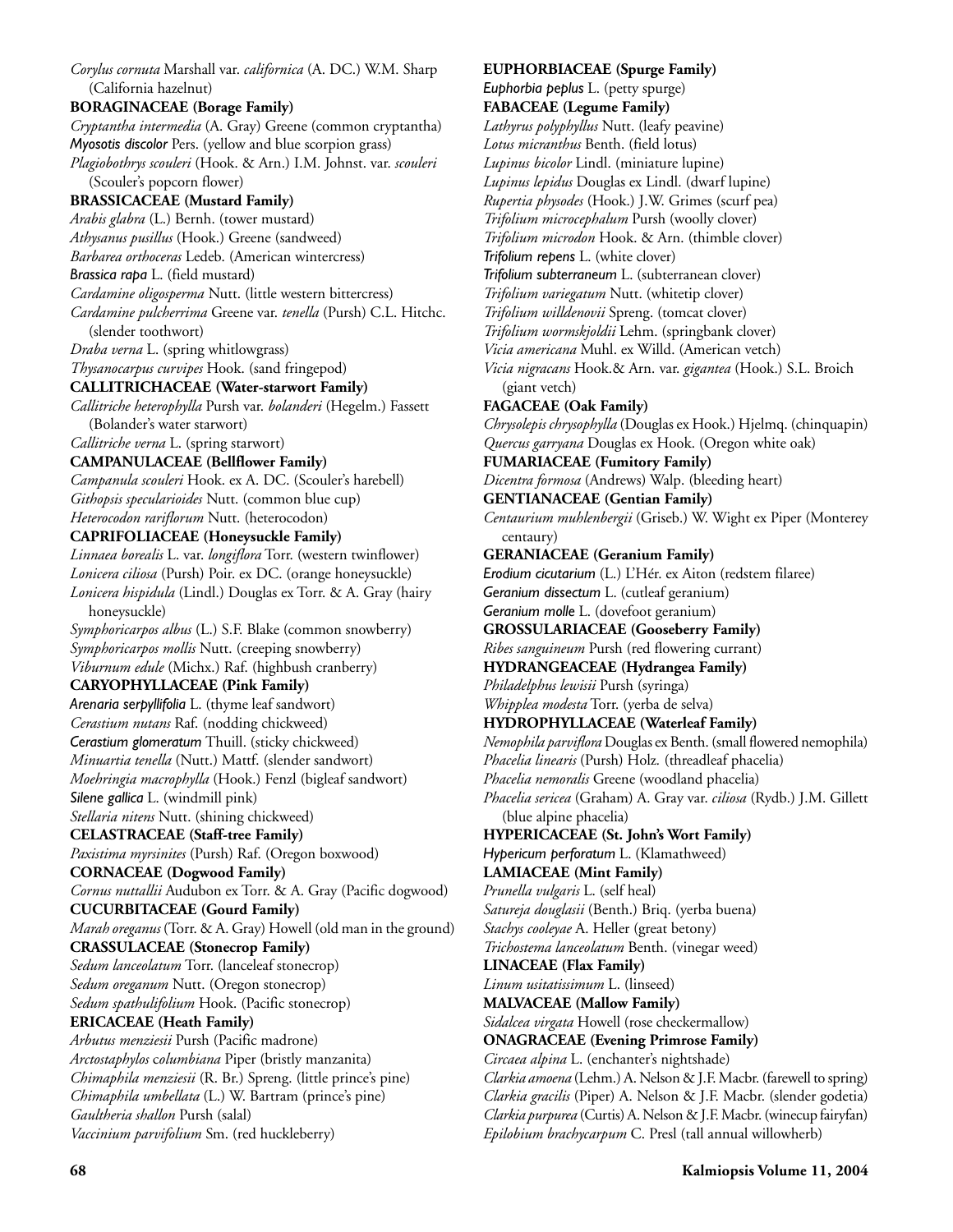*Epilobium minutum* Lindl. (small flowered willowherb) **OROBANCHACEAE (Broom-rape Family)** *Orobanche fasciculata* Nutt. (clustered broomrape) *Orobanche uniflora* L. var. *minuta* (Suksd.) Beck (naked broomrape) *Orobanche uniflora* L. var. *purpurea* (A. Heller) Achey (purple broomrape) **OXALIDACEAE (Oxalis Family)** *Oxalis oregana* Nutt. ex Torr. & A. Gray (Oregon wood sorrel) **PLANTAGINACEAE (Plantain Family)** *Plantago lanceolata* L. (English plantain) **POLEMONIACEAE (Phlox Family)** *Collomia heterophylla* Hook. (varied leaf collomia) *Gilia capitata* Sims (bluefield gilia) *Linanthus bicolor* (Nutt.) Greene (bicolored linanthus) *Phlox adsurgens* Torr. (woodland phlox) *Phlox gracilis* (Hook.) Greene (slender phlox) **POLYGONACEAE (Buckwheat Family)** *Eriogonum nudum* Douglas ex Benth. (barestem buckwheat) *Rumex acetosella* L. (sheep sorrel) *Rumex crispus* L. (curly dock) **PORTULACACEAE (Purslane Family)** *Claytonia exigua* Torr. & A. Gray ssp. *exigua* (pale springbeauty) *Claytonia perfoliata* Donn ex Willd. (miner's lettuce) *Claytonia sibirica* L. (candyflower) *Montia parvifolia* (Moç. ex DC.) Greene (littleleaf miner's lettuce) **PRIMULACEAE (Primrose Family)** *Dodecatheon hendersonii* A. Gray (Henderson's shooting star) *Dodecatheon pulchellum* (Raf.) Merr. var. *pulchellum* (yellowthroat shooting star) *Trientalis latifolia* Hook. (western starflower) **RANUNCULACEAE (Buttercup Family)** *Anemone deltoidea* Hook. (threeleaf anemone) *Aquilegia formosa* Fisch. ex DC. (red columbine) *Delphinium menziesii* DC. (Menzies' larkspur) *Ranunculus occidentalis* Nutt. var. *occidentalis* (western buttercup) *Thalictrum occidentale* A. Gray (western meadowrue) **ROSACEAE (Rose Family)** *Prunus emarginata* (Douglas ex Hook.) Walp. (bitter cherry) *Amelanchier alnifolia* (Nutt.) Nutt. ex M. Roem. (serviceberry) *Crataegus monogyna* Jacq. (English hawthorn) *Fragaria vesca* L. var. *crinita* (Rydb.) C.L. Hitchc. (hairy woodland strawberry) *Fragaria virginiana* Duchesne var. *platypetala* (Rydb.) H.M. Hall (broad petal strawberry) *Holodiscus discolor* (Pursh) Maxim. (creambush oceanspray) *Physocarpus capitatus* (Pursh) Kuntze (Pacific ninebark) *Potentilla glandulosa* Lindl. var. *glandulosa* (sticky cinquefoil) *Rosa gymnocarpa* Nutt. (little wild rose) *Rubus leucodermis* Douglas ex Torr. & A. Gray (western black raspberry) *Rubus parviflorus* Nutt. (thimbleberry) *Rubus ursinus* Cham. & Schltdl. (Pacific dewberry) **RHAMNACEAE (Buckthorn Family)** *Rhamnus purshiana* DC. (cascara) *Ceanothus sanguineus* Pursh (redstem ceanothus) *Ceanothus velutinus* Douglas ex Hook. (tobacco brush)

**RUBIACEAE (Madder Family)** *Galium oreganum* Britton (Oregon bedstraw) *Galium aparine* L. (cleavers) *Galium triflorum* Michx. (sweetscented bedstraw) *Kelloggia galioides* Torr. (kelloggia) *Sherardia arvensis* L. (blue fieldmadder) **SALICACEAE (Willow Family)** *Salix geyeriana* Andersson (Geyer's willow) *Salix scouleriana* Barratt ex Hook. (Scouler's willow) *Salix sitchensis* Sanson ex Bong. (Sitka willow) **SAXIFRAGACEAE (Saxifrage Family)** *Heuchera micrantha* Douglas ex Lindl*.*var. *micrantha* (crevice alumroot) *Lithophragma parviflorum* (Hook.) Nutt. ex Torr. & A. Gray (smallflowered fringecup) *Saxifraga cespitosa* L. (tufted alpine saxifrage) *Saxifraga integrifolia* Hook. (common western saxifrage) *Saxifraga nuttallii* Small (Nuttall's saxifrage) *Saxifraga occidentalis* S. Watson (western mountain saxifrage) **SCROPHULARIACEAE (Figwort Family)** *Castilleja attenuata* (A. Gray) T.I. Chuang & Heckard (narrowleaf paintbrush) *Castilleja hispida* Benth. var. *hispida* (harsh paintbrush) *Castilleja tenuis* (A. Heller) T.I. Chuang & Heckard (hairy owl clover) *Collinsia grandiflora* Douglas ex Lindl. (large flowered blue eyed Mary) *Collinsia parviflora* Douglas ex Lindl. (small flowered blue eyed Mary) *Digitalis purpurea* L. (foxglove) *Gratiola ebracteata* Benth. ex A. DC. (bractless hedge hyssop) *Mimulus alsinoides* Douglas ex Benth. (chickweed monkeyflower) *Mimulus guttatus* DC. (common monkeyflower) *Nothochelone nemorosa* (Douglas ex Lindl.) Straw (woodland beardtongue) *Synthyris reniformis* (Douglas ex Benth.) Benth. (snow queen) *Triphysaria pusilla* (Benth.) T.I. Chuang & Heckard (dwarf owl clover) *Veronica arvensis* L. (common speedwell) **VALERIANACEAE (Valerian Family)** *Plectritis congesta* (Lindl.) DC. (sea blush) *Valeriana sitchensis* Bong. (mountain heliotrope)

**VIOLACEAE (Violet Family)**

*Viola sempervirens* Greene (evergreen violet)

## **MONOCOTYLEDONS**

**CYPERACEAE (Sedge Family)** *Carex rossii* W. Boott (Ross sedge) **IRIDACEAE (Iris Family)** *Iris chrysophylla* Howell (slender tubed iris) *Iris tenax* Douglas ex Lindl*.* (Oregon iris) **JUNCACEAE (Rush Family)** *Juncus bufonius* L. (toad rush) *Juncus kelloggii* Engelm. (Kellogg's rush) *Luzula comosa* E. Mey. (Pacific woodrush) **LILIACEAE (Lily Family)** *Allium acuminatum* Hook. (tapertip onion) *Allium amplectens* Torr. (slim leaf onion) *Allium crenulatum* Wiegand (scalloped onion) *Brodiaea coronaria* (Salisb.) Engl. (crown brodiaea) *Calochortus tolmiei* Hook. & Arn. (Tolmie's mariposa) *Camassia leichtlinii* (Baker) S. Watson (large camas)